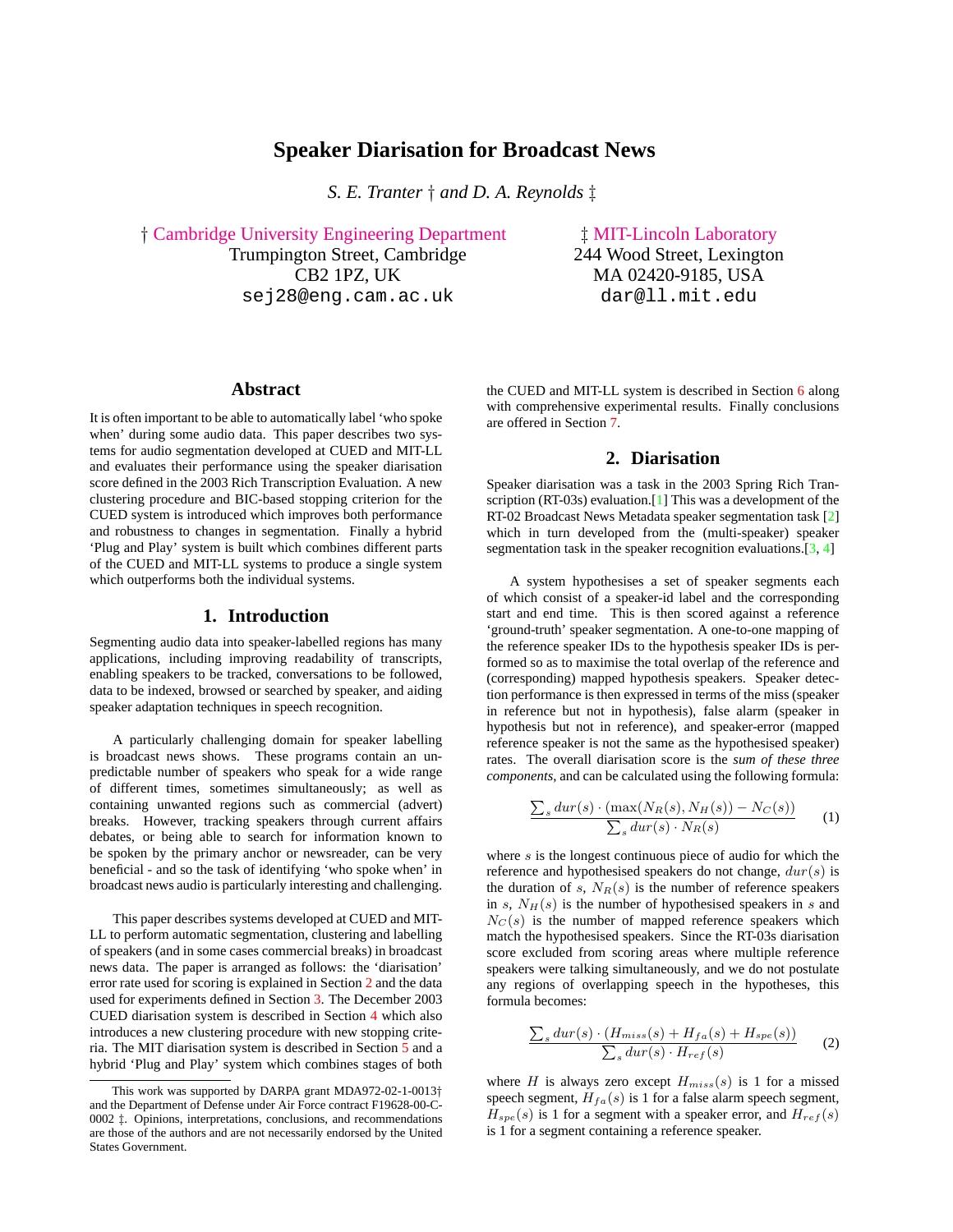<span id="page-1-0"></span>The references used for scoring were generated according to the rules specified in  $[1, 5]$  $[1, 5]$ . Effectively, speaker turns were derived using word times generated by a word-level forced alignment from the Linguistic Data Consortium (LDC), with segment breaks when either a new speaker starts talking, or the speaker pauses for more than a certain critical length of time (here fixed at 0.3s as was used in the RT-03s diarisation evaluation). Speaker-attributable non-lexical events, such as {cough, breath, lipsmack, sneeze and laughter} were excluded from scoring along with their adjoining silences. Commercial breaks were not transcribed for the reference, and as a result were also excluded from scoring in the primary scoring metric, although we also consider a secondary metric which penalises systems for retaining adverts in their hypothesised output.

## **3. Data used in experiments**

The experiments reported in this paper were conducted on the diarisation development data *(bndidev03)* and the entire 2003 evaluation data *(bneval03)* used in the English Broadcast News RT-03 Rich Transcription evaluations.[\[6\]](#page-7-0)

Each data set consists of one 30 minute extract from 6 different US broadcast news shows. Two of these are radio shows, namely Voice of America English News (VOA ENG) and PRI The World (PRI\_TWD); and four are TV shows, namely NBC Nightly News (NBC NNW), ABC World News Tonight (ABC WNT), MSNBC News with Brian Williams (MNB\_NBW) and CNN Headline News (CNN\_HDL). Details of the exact composition of the data sets can be found in [\[7\]](#page-7-0).

## **4. CUED diarisation system**

The CUED December 2003 diarisation system can be split into three basic components. Firstly there is an optional stage of advert detection, namely trying to postulate where commercial breaks occur within the broadcast news shows. Next the remaining data is segmented, which aims to produce acoustically homogeneous segments of speech with bandwidth and gender labels. Finally clustering is performed to group together segments from the same speaker to produce the final speaker labels. This process is illustrated in Figure 1.



Figure 1: The CUED Dec 2003 diarisation system

#### **4.1. Advert removal**

The advert detection stage is similar to that used in the TREC-8 Cambridge Spoken Document Retrieval system[\[8\]](#page-7-0). It uses a direct search of the audio, as described in [\[9\]](#page-7-0) to find exact matches which represent re-broadcast (pre-recorded) portions of the news shows. These repeats are then converted into postulated commercial breaks by applying a series of rules relating to the number of times the audio is repeated and the gaps between labelled repeats.

A library of broadcast news shows was made<sup>1</sup> using the English TDT-4 training data, excluding the shows from the RT-03s development sets. This consisted of between 40 and 70 shows for each of the 6 broadcasters spanning October 2000 to January 2001. This library is denoted CU TDT4. A further library was generated which excluded shows for each broadcaster which were broadcast in the same calendar month as that broadcaster's episode in the diarisation development data. This was to simulate conditions in the RT-03s evaluation, where there was a temporal gap between the test-audio and the training shows. This library is denoted CU EVAL.

The data for both the library and the evaluation shows is first coded at a frame rate of 100Hz into 39-dimensional feature vectors consisting of the normalised log-energy and 12 Mel-frequency PLP cepstral parameters along with their first and second derivatives.

Overlapping windows are generated on the data; 5 seconds long with a 1 second shift for the ABC, CNN, MNB and NBC shows, and 2.5 seconds long with a 0.5 second shift for the VOA and PRI shows. The difference in these values reflects the nature of the shows, the radio shows in general having fewer well-defined commercial breaks, but still including other repeated material such as station jingles which could be removed automatically. The windows are then represented by a diagonal correlation matrix. (It was found that using the correlation matrix instead of the covariance matrix gave better results due to the retention of the mean information.)

The Arithmetic Harmonic Sphericity (AHS) distance<sup>[\[10\]](#page-7-0)</sup> is then calculated for each evaluation window compared to each library window. This is marked as a repeat if this distance metric falls below a small threshold. For a perfect match the distance would be zero, but since the granularity of the windows means there may be a delay of up to half the window shift between corresponding events in the two audio streams, causing a slight mismatch in the data, a threshold is required. This is set conservatively so that there should not be any false matches whose distance metric is lower than the threshold. To remove any false positives, and guard against the possibility of a news-story being repeated on different shows, the evaluation window had to match at least 2 different library windows to be marked as a repeat.

After finding the repeats, smoothing was carried out between the areas labelled as repeats in order to identify the commercial breaks. The smoothing relabelled any audio of less than a certain duration which occurred between two repeats

 $1$ The library used in the advert detection was obtained automatically by windowing over whole training shows. It is possible in theory to manually mark the training data to define a true 'library of known adverts' but this was considered impractical on these large data sets.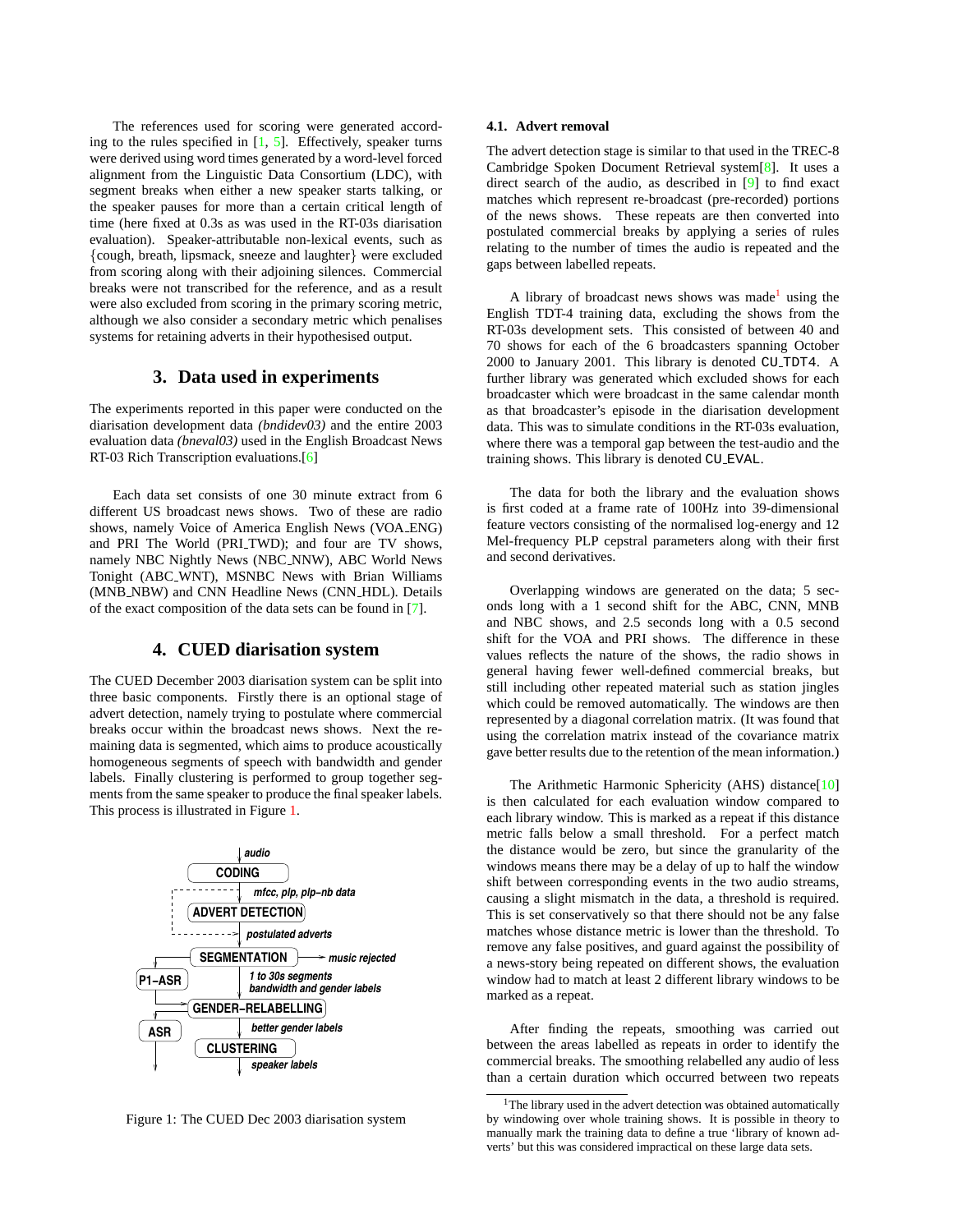<span id="page-2-0"></span>as part of the adverts unless this made the overall commercial break exceed a maximum duration. These values were chosen on a broadcaster-specific basis to reflect the overall properties of the broadcasts, but in general the maximum permitted duration was around 3 minutes, and the smoothing for the TV shows was just over 1 minute, with minimal smoothing for the radio shows. CNN had less smoothing than the other TV sources due to the frequent occurrence of 20 to 30s long sports reports between adverts and station jingles. Finally the boundaries of the postulated commercial breaks were refined to take into account the granularity of the initial windowing.

Further details and analysis of the effectiveness of this technique can be found in  $[7]$ . The CU\_TDT4 system removed 18.4% of the audio, which consisted of 1783s=86.3% of all the adverts and 198s=2.28% of all the news; whilst the CU EVAL system removed 6.75% of the audio, which consisted of 582s=28.2% of all the adverts and 144s=1.66% of all the news on the diarisation development data. The system removed 8.9% of the evaluation data, which consisted of 867s=40.5% of all the adverts and 70s=0.83% of all the news.

### **4.2. Segmentation**

The CUED RT-03s segmentation was used for these experiments[\[7\]](#page-7-0). The data is first coded at a frame rate of 100Hz into 39-dimensional feature vectors consisting of the normalised log-energy and 12 MFCC coefficients along with their first and second derivatives. This data is then run through a GMM classifier which has models for wideband speech  $(S)$ , telephone speech  $(T)$ , speech with music/noise  $(MS)$  and pure music/noise  $(M)$ . The MS segments are relabelled as S and the M portions discarded, leaving bandwidth labelled data. An inter-class transition penalty is used which forces the classifier to produce longer segments and an additional penalty on leaving the M model reduces the number of misclassifications of speech as music. The classification also includes an adaptation stage, using MLLR to adapt both the means and variances of the models using the first stage classification as supervision.

A phone recogniser, which has 45 context independent phone models per gender plus a silence/noise model with a null language model is then run for each bandwidth separately. The output of the phone recogniser is a sequence of phones with male, female or silence tags. The phone identifiers are ignored but the phone sequences with the same gender are merged and some heuristic smoothing rules applied to produce a series of small segments, using the silence tags to help define the boundary locations.

Finally clustering and merging of similar temporally adjacent segments is performed using the GMM classifier output to restrict the boundary locations, to produce the final segmentation with bandwidth and putative gender labels. The final gender labels are produced by aligning the output of the first-pass of the CUED RT-03 Broadcast News ASR system [\[11\]](#page-7-0) with gender dependent models. The segments are then assigned to the gender which gives the highest likelihood.

#### **4.3. Clustering**

Segment clustering is performed on the segments separately for each bandwidth and gender, making the assumptions that the gender and location of a speaker will not change within a broadcast; and that these properties can be labelled with sufficient accuracy to aid clustering performance.

Each segment is represented by a full *correlation* matrix of the 13-dimensional PLP vectors (*without* first or second derivatives) and the distance metric used is the Arithmetic Harmonic Sphericity (AHS).<sup>[\[10\]](#page-7-0)</sup> The clustering is performed top-down as follows:

0. Initialise all segments into a single active node

foreach active node:

- 1. Assign its segments to one of two children nodes, maintaining the order to exploit the temporal closeness.
- 2. Calculate the Gaussian statistics for the 2 children nodes.
- 3. Move any segment which gives a smaller distance to the sibling node than its own node.
- 4. Update the node statistics.
- 5. Repeat steps 1-4 until no segments move or the maximum number of iterations is reached.
- 6. If the stopping criterion is not met add the children nodes to the active node list and remove the parent node, otherwise turn the parent node into a leaf node.

The stopping criteria are critical in determining the final clusters. The system allows several different criteria to be used which reflect the aim of the clustering. These include specifying a minimum occupancy for clusters (used in the ASR system where a certain amount of data is necessary for adaptation, but not for diarisation where speakers can talk for arbitrarily short portions of time) or using measures based on the 'cost' as defined by the average distance of the segments from the nodes. For this paper we also implemented a new stopping criterion based on the Bayesian Information Criterion.

#### *4.3.1. Cost-based stopping criterion*

The clustering used in the CUED RT-03s diarisation system was based on a *4-way* (not 2-way) splitting algorithm.[\[7\]](#page-7-0) If the parent node could not be split into 4 in a way that satisfied the stopping criteria, the child segments would be merged to try to form a 3-way split, and if this failed a 2-way split was attempted. If this was also disallowed, the parent node became a leaf node.

Three parameters were used to control the cost-based stopping criteria. The first was the most important, and specified the ratio of the gain in cost function from splitting to the global node cost. A node cost is the sum of the distances of its segments to itself and the gain in splitting is the cost of the parent node minus the cost of the children nodes. We call this the '*h*-parameter'. Additionally the '*p*-parameter' controlled the ratio of the inter:intra child cost and the '*j*-parameter' provided a multiplicative component used to weight the scores for the special case of a node containing only one segment since the distances are zero in this case. This system gave a diarisation error rate of 33.29% on the development (bndidev03) data and 32.30% on the evaluation (bneval03) data.

The CUED December 2003 system discussed in this paper uses a simpler 2-way splitting algorithm. Therefore, the '*p*-parameter' is set arbitrarily high and the '*j*-parameter' is set to 1 since they are not as important for the 2-way splitting procedure. The cost-based stopping criterion is thus controlled solely by varying the '*h*-parameter'.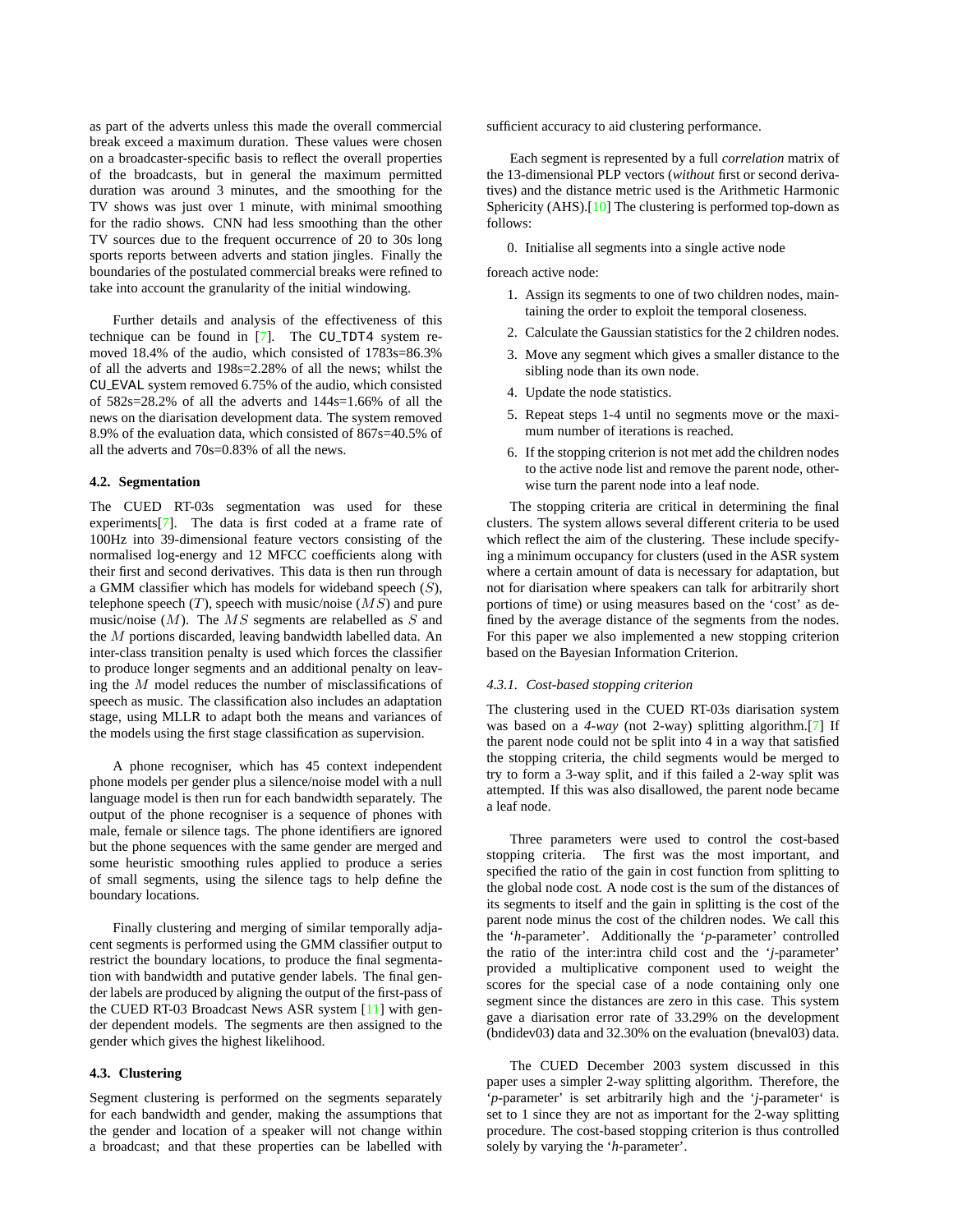<span id="page-3-0"></span>The results from varying the *h*-parameter on the diarisation development (bndidev03) and evaluation (bneval03) data are illustrated in Figure 2, showing the method generalises reasonably well to the unseen evaluation data.



Figure 2: Effect of changing the h-parameter on the diarisation score on the development (bndidev03) and evaluation (bneval03) data.

### *4.3.2. BIC-based stopping criteria*

An alternative stopping criterion, commonly used in speaker clustering, is based on the Bayesian Information Criterion (BIC)[\[12,](#page-7-0) [13\]](#page-7-0). This is effectively a penalised log likelihood:

$$
BIC = \mathcal{L} - \frac{1}{2}\alpha \# M \log N \tag{3}
$$

where  $#M$  is the number of free parameters, N the number of data points and  $\alpha$  the tuning parameter, usually set to 1. The data is modelled using a full Gaussian of dimension  $d$ :

$$
p(x_k) = \frac{1}{(2\pi)^{0.5d} |S|^{0.5}} \exp^{-0.5(x_k - \mu)'S^{-1}(x_k - \mu)}
$$

where  $\mu$  is the mean vector, S is the covariance matrix and  $|S|$ is the determinant of  $S$  . The log likelihood term,  ${\mathcal L}$  is then

$$
\mathcal{L}(x_1, ..., x_N) = \sum_{k=1}^{N} \log p(x_k) = -\frac{1}{2} N \log(|S|) + NC
$$

where C is a constant,  $-\frac{1}{2}d(1 + \log(2\pi))$ . The number of free parameters for  $K$  clusters is:

$$
\# M = K\left(d+\frac{d(d+1)}{2}\right)
$$

Thus when making a local decision as to whether a cluster Z should be split into 2 clusters, X and Y, the equations become:

$$
P = \frac{1}{2} \left( d + \frac{d(d+1)}{2} \right) \log(N_z)
$$
  
\n
$$
BIC_{x+y} = -\frac{1}{2} [N_x \log(|S_x|) + N_y \log(|S_y|)] - 2\alpha P + N_z C
$$
  
\n
$$
BIC_z = -\frac{1}{2} N_z \log(|S_z|) - \alpha P + N_z C
$$
  
\n
$$
\Delta BIC = \frac{1}{2} [N_z \log(|S_z|) - N_x \log(|S_x|) - N_y \log(|S_y|)] - \alpha P
$$

and the split goes ahead if  $\Delta BIC > 0$ . We call this formulation *BIC-local* as the decision about whether to split a particular cluster is taken locally. Alternatively the whole cluster set can be viewed as an entity, and the decision then becomes should the K clusters be increased to  $K + 1$ . In this case the formula for the ∆BIC remains the same *except* that the  $N$  used in the penalty term,  $P$ , becomes the total number of frames in all the clusters,  $N_f$ , rather than the number in the cluster being split,  $N_z$ . We call this formulation *BIC-global*.

In general the BIC formula is used in conjunction with agglomerative clustering, so can be thought of as a decision as to whether to merge the two clusters X and Y into Z (rather than splitting  $Z$  into  $X$  and  $Y$ ). In this case, the choice of which clusters to merge is usually made such as to produce the most negative ∆BIC. If this is non-negative the merge does *not* go ahead and all clustering is stopped.

The CUED implementation instead uses a divisive clustering scheme which tries to split each active node in turn and does not order the decisions. The segment assignment for a given potential split is made as before using the full correlation matrix and the AHS distance, but the decision as to whether to split a node is now taken by testing if the  $\triangle BIC$  is > 0. For this reason it was felt that the BIC-local formulation may be more appropriate for this case.

The results from changing the  $\alpha$  penalty using both the BIC-global and BIC-local implementations on the development (bndidev03) and evaluation (bneval03) data are illustrated in Figure [3.](#page-4-0) The BIC-global implementation seems to generalise slightly better, with the performance across both data sets roughly matching each other except for one point and the same value of  $\alpha$  producing the best performance in both cases. However, the BIC-local implementation, although slightly more noisy, does give slightly better performance.

#### *4.3.3. Summary*

A summary of the performance on the development (bndidev03) and evaluation (bneval03) data for the optimal parameter values of the three different stopping criterion on the two data sets is given in Table [1.](#page-4-0) The results show that the best performance is produced using the BIC-local implementation, but if the parameters are tuned on the development data there is little difference in performance between the two BIC implementations on the evaluation data.

The new 2-way clustering strategy with the introduction of the BIC stopping criteria has reduced the diarisation error by  $7 \rightarrow 8\%$  absolute compared to the CUED RT-03s evaluation system[\[7\]](#page-7-0) on both the development and evaluation data.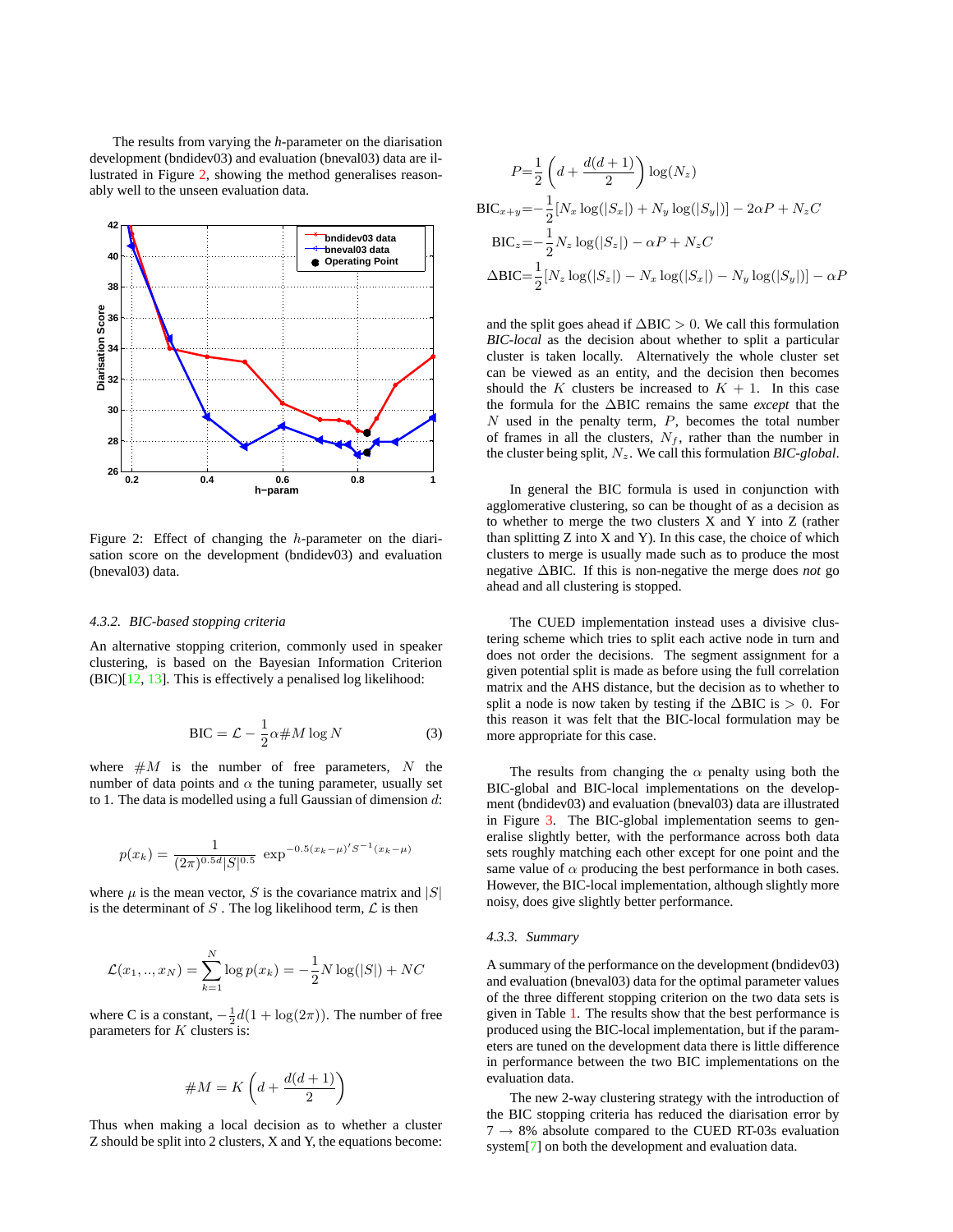<span id="page-4-0"></span>

Figure 3: Effect of changing  $\alpha$  on the diarisation score on the development (bndidev03) and evaluation (bneval03) data. The first graph is using BIC-local and the second BIC-global

| Stopping         | <b>Optimal Param</b>       |      | Diarisation Score    |       |  |
|------------------|----------------------------|------|----------------------|-------|--|
| Criterion        | bndidev $03$   bneval $03$ |      | bndidev03   bneval03 |       |  |
| $RT-03s$ sys     |                            |      | 33.29                | 32.30 |  |
| Cost-based       | 0.825                      |      | 28.51                | 27.24 |  |
| Cost-based       |                            | 0.8  | 28.66                | 27.09 |  |
| BIC-global       | 6.25                       | 6.25 | $\overline{26.13}$   | 25.21 |  |
| <b>BIC-local</b> | 7.25                       |      | 25.54                | 25.12 |  |
| <b>BIC-local</b> |                            | 6.75 | 26.47                | 24.27 |  |

Table 1: Optimal parameters and performance using the different stopping criterion.

## **5. MIT-LL diarisation system**

The MIT-LL RT-03s BN diarisation system, shown in Figure 4, consists of three main components: An initial segmentation to detect putative change points in the audio stream, a classification of these segments as speech or non-speech, and a clustering stage to associate speech segments with each speaker present in the audio file. In addition to the main components, there is also a speech activity detection (SAD) gating stage and a gender classification on the final segmentations. The system is described in more detail in [\[7\]](#page-7-0).



Figure 4: The MIT-LL BN diarisation system

This system gave a diarisation error of 24.46% on the development and 23.85% on the evaluation data.

### **5.1. Segmentation**

The initial segmentation is based upon a BIC change point detection algorithm[\[13\]](#page-7-0). The audio signal is first converted into a stream of feature vectors at a frame rate of 100Hz consisting of 30 MFCC coefficients extracted over the full 8kHz bandwidth. No channel compensation is applied so as to exploit differences in channels to aid in detection of change points in the audio signal. For a window of N feature vectors,  ${x_1, x_2, ..., x_i, ..., x_N}$ , the BIC statistic is computed for all possible change points  $i$  in the window :

$$
\Delta \text{BIC}(i) = -\log \frac{p(X/\lambda)}{p(X_1/\lambda_1)p(X_2/\lambda_2)} - \alpha P \tag{4}
$$

where  $X_1 = \{x_1, ..., x_i\}, X_2 = \{x_{i+1}, ..., x_N\},$  $X = \{x_1, ..., x_N\}$ , and  $\lambda, \lambda_1, \lambda_2$  are full covariance Gaussian models trained with  $X, X_1, X_2$  respectively. P and  $\alpha$  are defined as in Section [4.3.2.](#page-3-0) A change point is detected when  $\Delta BIC(i) > 0$ . If no change point is found in the current window, the window length is increased and the search is repeated. Once a maximum search window length is reached and no change is found, a change point is declared and the process is restarted. When a change point is found, a new search window is begun one vector after the detected change point.

To help minimise the cost of computing the BIC statistics at every point, a faster Hotelling's  $T^2$  test is first used to identify the potential change point in a search window[\[14\]](#page-7-0). The full BIC statistic is then computed for the point with the maximum Hotelling's  $T^2$  value in the window.

After the above process is run on the entire audio sequence, a second-pass BIC test is run on each detected change point to determine if adjacent segments should be merged. This second-pass mainly helps in eliminating very short segments and artificial change points due to reaching the maximum search window length.

When advert detection is used (as discussed in Section [4.1\)](#page-1-0), detected advert regions are skipped during the change point detection.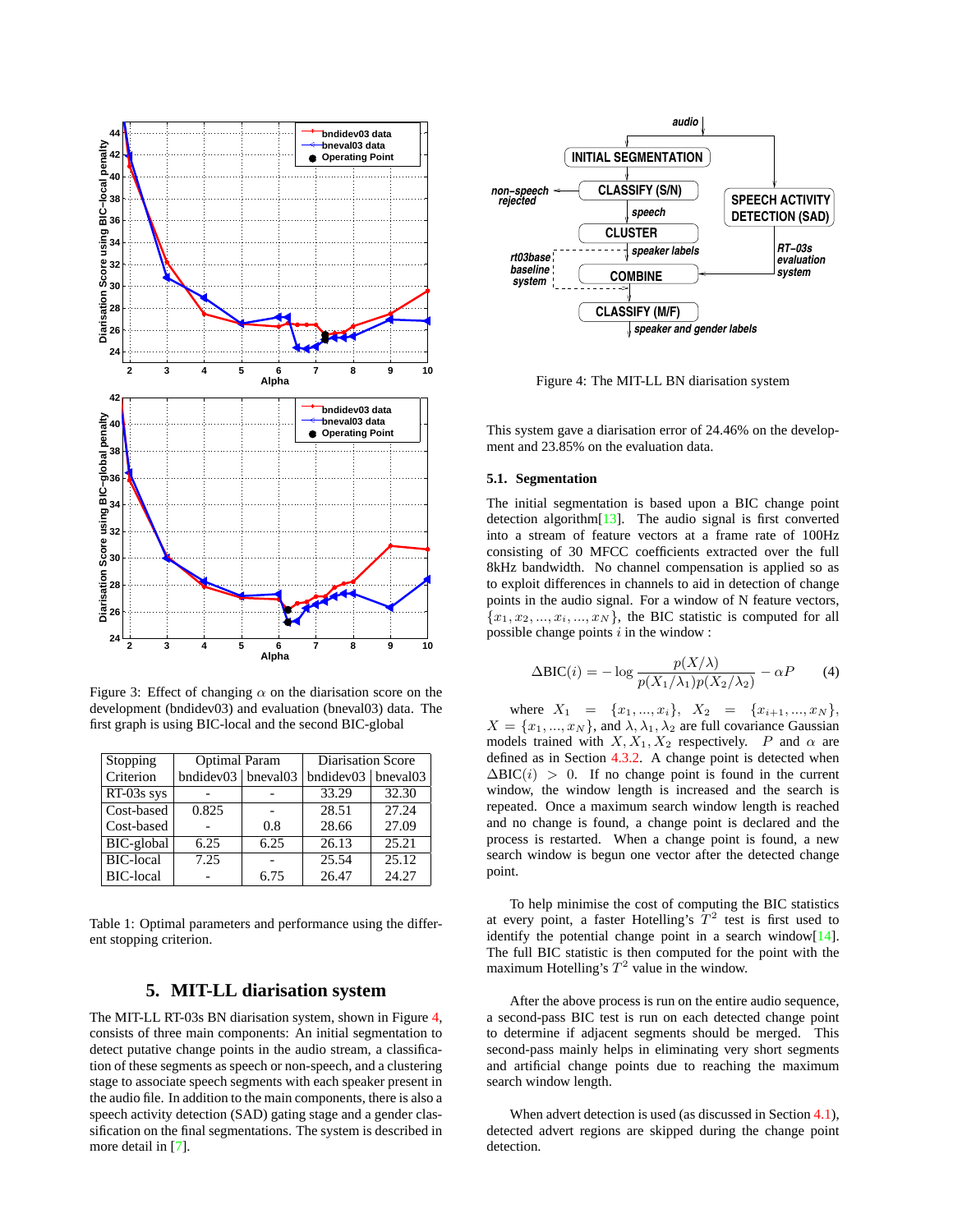<span id="page-5-0"></span>Based on experimentation, the following settings are used for the change point detection algorithm: An initial search window size of 100 frames, a search window increment of 50 frames, a maximum search window size of 1500 frames, and  $\alpha$ =1.0.

The segments are then classified as speech or non-speech using a GMM based maximum likelihood classifier. Five 128 mixture diagonal covariance GMMs are built for Speech, Speech+Music, Speech+Other, Music and Other. Any segments labelled as Music or Other are discarded before clustering. Further details can be found in [\[7\]](#page-7-0).

#### **5.2. Clustering**

The speech segments are next clustered into speakerhomogeneous groups using a hierarchical agglomerative clustering approach $[15]$  with the following steps:

- 0. Initialise leaf clusters of tree with speech segments.
- 1. Compute pair-wise distances between each cluster using a tied-mixture based generalised likelihood ratio distance.
- 2. Merge closest clusters.
- 3. Update distances of remaining clusters to new cluster.
- 4. Iterate steps 1-3 until stopping criteria is met.

The distance between clusters is :

$$
d_{TGMM}(x,y) = -\log \frac{p(z|\lambda_z)}{p(x|\lambda_x)p(y|\lambda_y)}
$$
(5)

where x and y are the data from two different clusters,  $z$  is the union of x and y, and  $p(x|\lambda_x)$  is the likelihood of data x given the pdf model  $\lambda_x$  for data x. The pdf model used is a tied-mixture model where the basis densities are estimated from the entire set of speech segments and the weights are estimated for each segment. Advantages of this model are the per-frame likelihoods to the basis densities need only be computed once and the weights for merged clusters are computed as a simple averaging of counts. The BIC criterion for this case is:

$$
\Delta \text{BIC}_{TGMM} = d_{TGMM}(x, y) - \alpha \left(\frac{1}{2}M \log N\right) \tag{6}
$$

where  $M$  is the number of basis densities (and hence the number of free parameters) and  $N$  the total number of feature vectors. The clustering is stopped when  $\Delta BIC_{TGMM} > 0$ . Again, the penalty weight  $\alpha$ , was set to 1.0, whilst M was 128.

## *5.2.1. Speech activity detection (SAD) gating*

The purpose of this step is to detect and remove short bits of silence from the segments which can give rise to false-alarm errors in the scoring. A simple energy-based speech activity detector is run on the entire audio file to produce time marks of silence regions. Strictly speaking this is just an activity detector, since only the energy of the signal is used. The detected silence regions are gated out of the final segments prior to gender classification.

#### *5.2.2. Gender classification*

Gender classification is applied to the final speaker clusters. A GMM-based maximum likelihood classifier is applied to the aggregation of all data from a cluster. Using this approach, rather than classifying each segment independently, ensures a single gender label for all segments from a single speaker label. The gender classifier uses adapted GMM models[\[16\]](#page-7-0) trained using data from the 1996 Hub4 training data set. A maximum of 2 hours of speech with High, Medium and Low quality labels for both male and female speakers (up to 6 hours of speech per gender) is used to train a 1024 mixture base GMM. The male and female speech is then used to adapt male and female models, respectively, from the base model. Using adapted models allows for a fast scoring technique $[16]$  that significantly reduces the required computation. The gender classification error rate is 2.2% on the bndidev03 diarisation development data and 1.2% on the bneval03 data.

## **6. Building hybrid systems**

A three-stage diarisation architecture was defined where each stage could be one of several options including the 'PERFECT' case, derived from the manually generated reference file. The stages are broken down as follows:

### **1. Advert Removal**

- **NONE** The advert removal stage was bypassed and the whole shows were passed on untouched.
- **CU EVAL, CU TDT4** Automatic advert detection as described in Section [4.1.](#page-1-0)
- **PERFECT** All regions marked as adverts in the reference UTF file were removed.

The output from this stage consisted of a list of portions of audio for each show which were left after the advert removal stage.

### **2. Segmentation**

- **CUED** The CUED segmentation system described in Section [4.2.](#page-2-0) This included the music-removal and genderrelabelling stages.
- **MIT** The MIT-LL segmentation system described in Section [5.1.](#page-4-0) Segment-level gender labels were additionally provided by MIT-LL, whilst bandwidth labels were automatically generated by CUED using the wide and narrow band models from the CUED segmenter in a GMM.
- **PERFECT** Manual segmentation derived from the diarisation reference file. The times and gender of each segment were taken, but the speaker-id was ignored. Bandwidth labels were added automatically by CUED.

The output from this stage was a list of segments with bandwidth and gender labels.

### **3. Clustering**

- **CUED** The CUED clustering with BIC-local stopping criterion as described in Section [4.3.](#page-2-0)
- **MIT** The MIT-LL clustering as described in Section 5.2. This included the final speech-activity-detection gating and the cluster-based gender-labelling stages.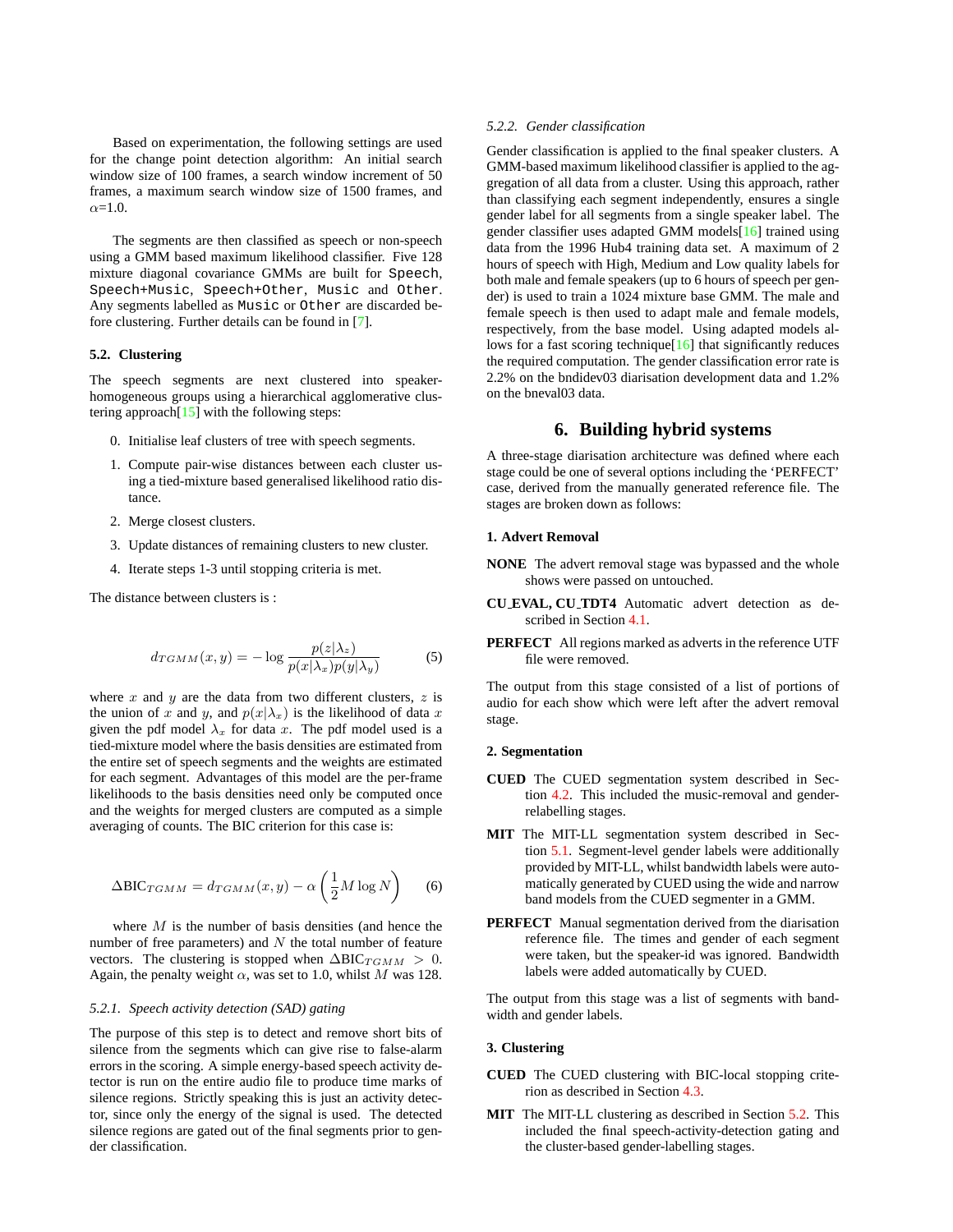<span id="page-6-0"></span>**PERFECT** Cluster labels are assigned so as to maximise the overlap with the reference speakers in the diarisation reference file. The success of this obviously depends on the segment-purity of the preceding segmentation stage.

The results from running all combinations of this hybrid 'Plug-and-Play' system on the diarisation development (bndidev03) data are given in Table 2 and illustrated in Figure 5.

|                          |                          |                          |                  | Adverts excluded |                  | Adverts as FA |      |       |
|--------------------------|--------------------------|--------------------------|------------------|------------------|------------------|---------------|------|-------|
| <b>ADV</b>               | <b>SEG</b>               | <b>CLU</b>               | <b>GE</b>        | MS               | <b>FA</b>        | <b>DIA</b>    | FA   | DIA   |
| N <sub>O</sub>           | CU                       | <b>CU</b>                | 1.9              | 0.2              | 9.1              | 25.54         | 29.7 | 46.14 |
| NE                       | CU                       | <b>MIT</b>               | 2.1              | 2.5              | 5.3              | 24.23         | 24.7 | 43.60 |
|                          | CU                       | <b>PER</b>               | 0.4              | 0.2              | 9.1              | 11.60         | 29.7 | 32.20 |
|                          | <b>MIT</b>               | $\overline{\rm{CU}}$     | $2.\overline{5}$ | $\overline{0.4}$ | 9.3              | 27.67         | 31.5 | 49.91 |
|                          | MIT                      | <b>MIT</b>               | 2.2              | 2.7              | 5.6              | 24.46         | 26.8 | 45.68 |
|                          | <b>MIT</b>               | <b>PER</b>               | 0.6              | 0.4              | 9.3              | 11.67         | 31.5 | 33.91 |
| $\overline{\text{CU}}$   | $\overline{\mathrm{CU}}$ | CU                       | 2.0              | 0.6              | 9.1              | 25.89         | 23.5 | 40.34 |
|                          | CU                       | MIT                      | 1.7              | 2.9              | 5.3              | 24.92         | 18.7 | 38.38 |
| EV                       | CU                       | <b>PER</b>               | 0.5              | 0.6              | 9.1              | 11.65         | 23.5 | 26.11 |
| AL                       | <b>MIT</b>               | $\overline{\text{CU}}$   | 2.5              | 1.4              | 9.2              | 26.87         | 25.1 | 42.81 |
|                          | MIT                      | <b>MIT</b>               | 2.3              | 3.7              | 5.6              | 25.93         | 20.6 | 40.96 |
|                          | MIT                      | <b>PER</b>               | 0.6              | 1.4              | 9.2              | 12.54         | 25.1 | 28.49 |
| $\overline{\mathrm{CU}}$ | CU                       | $\overline{\mathrm{CU}}$ | 2.3              | 1.0              | 8.9              | 27.03         | 12.6 | 30.80 |
|                          | CU                       | <b>MIT</b>               | 1.8              | 3.4              | 5.1              | 26.67         | 8.2  | 29.80 |
| TD                       | CU                       | <b>PER</b>               | 0.8              | 1.0              | 8.9              | 12.69         | 12.6 | 16.46 |
| T <sub>4</sub>           | $\overline{\text{MIT}}$  | $\overline{\rm CU}$      | $\overline{2.4}$ | 1.8              | $\overline{8.9}$ | 28.37         | 12.7 | 32.18 |
|                          | MIT                      | <b>MIT</b>               | 1.7              | 4.1              | 5.3              | 25.02         | 8.5  | 28.26 |
|                          | <b>MIT</b>               | <b>PER</b>               | 0.6              | 1.8              | 8.9              | 12.67         | 12.7 | 16.48 |
| PE                       | CU                       | <b>CU</b>                | 2.0              | 0.3              | 9.0              | 25.03         | 10.0 | 26.06 |
| RF                       | CU                       | <b>MIT</b>               | 2.4              | 2.7              | 5.2              | 27.18         | 5.8  | 27.73 |
|                          | CU                       | <b>PER</b>               | 0.6              | 0.3              | 9.0              | 11.93         | 10.0 | 12.96 |
|                          | <b>MIT</b>               | $\overline{\rm C}$ U     | $\overline{2.5}$ | $\overline{0.9}$ | $9.\overline{3}$ | 26.12         | 10.3 | 27.12 |
|                          | <b>MIT</b>               | <b>MIT</b>               | 2.2              | 3.2              | 5.6              | 25.78         | 6.1  | 26.30 |
|                          | <b>MIT</b>               | <b>PER</b>               | 0.6              | 0.9              | 9.3              | 12.12         | 10.3 | 13.12 |
| PE                       | <b>PER</b>               | $\overline{\mathrm{CU}}$ | 0.0              | 0.0              | 0.0              | 18.71         | 0.0  | 18.73 |
| RF                       | PER                      | <b>MIT</b>               | 2.3              | 2.5              | 0.0              | 17.55         | 0.0  | 17.57 |
|                          | PER                      | <b>PER</b>               | 0.0              | 0.0              | 0.0              | 0.00          | 0.0  | 0.00  |

Table 2: Effect on diarisation score of using CUED, MIT and PERFECT components for advert-removal, segmentation and clustering within the 'Plug-and-Play' hybrid system. Scores are given both for the primary metric (where adverts are excluded from scoring) and a secondary metric which effectively counts adverts as silence in scoring, giving rise to additional FA errors if they are in the hypothesis. Scores are given for gender confusion error (GE), miss (MS), false alarm (FA) and total diarisation score (DIA) and are on the bndidev03 data.

### **6.1. Analysis of components**

**Advert Removal** The average diarisation score for the different levels of advert removal are 20.9%, 21.3%, 22.1% and 21.4% for no-removal, CUED EVAL, CUED TDT4 and perfect removal, when excluding adverts from scoring. As the amount of automatic advert removal increases the diarisation score increases due mainly to the increase in false alarm rate due to incorrectly removed news. However, when adverts are treated as silence in scoring, the scores become 41.9%, 36.2%, 25.7% and 22.2% respectively, showing that the automatic advert removal helps, cutting the error rate by almost 40% relative.



Figure 5: Results from the 'Plug-and-Play' hybrid diarisation system on the development (bndidev03) data. The inset table shows the ordering of the bars in each group of six.

- **Segmentation** The segmentations are of similar quality, the average perfect clustering score being 12.0% on the CUED segmentation and 12.3% on the MIT segmentation, whilst the averages when using automatic clustering are 25.8% and 26.3% respectively.
- **Clustering** The CUED and MIT clustering components are both quite robust to changes in input segmentation, with a variance of 1.1% and 1.0% respectively over all the segmentations. The MIT clustering component slightly outperforms the CUED system, the average score across the different segmentations being 25.5% and 26.6% respectively. It is interesting to note that the CUED clusterer always does better on the CUED segmentations, whereas the MIT clusterer sometimes does better on CUED segmentations and sometimes on MIT segmentations.

#### **6.2. The best system**

The best diarisation results from fully-automated runs are given in Table 3. For both diarisation scores the best system is a hybrid, using some components from CUED and some from MIT.

| Adv              | Seg         | Clust |       | Score   Metric |
|------------------|-------------|-------|-------|----------------|
| <b>NONE</b>      | <b>CUED</b> | MIT   | 24.23 | Primary        |
| <b>CUED TDT4</b> | <b>MIT</b>  | MIT   | 28.26 | Secondary      |

Table 3: Best diarisation scores from a fully-automated hybrid system. The primary score excludes adverts in scoring, whilst the secondary score treats them as silence regions.

### **7. Conclusions**

This paper has described the CUED December 2003 diarisation system, introducing a new 2-way splitting process with two new possible stopping criteria within the clustering component. This system gives a diarisation score  $7 \rightarrow 8\%$  absolute better